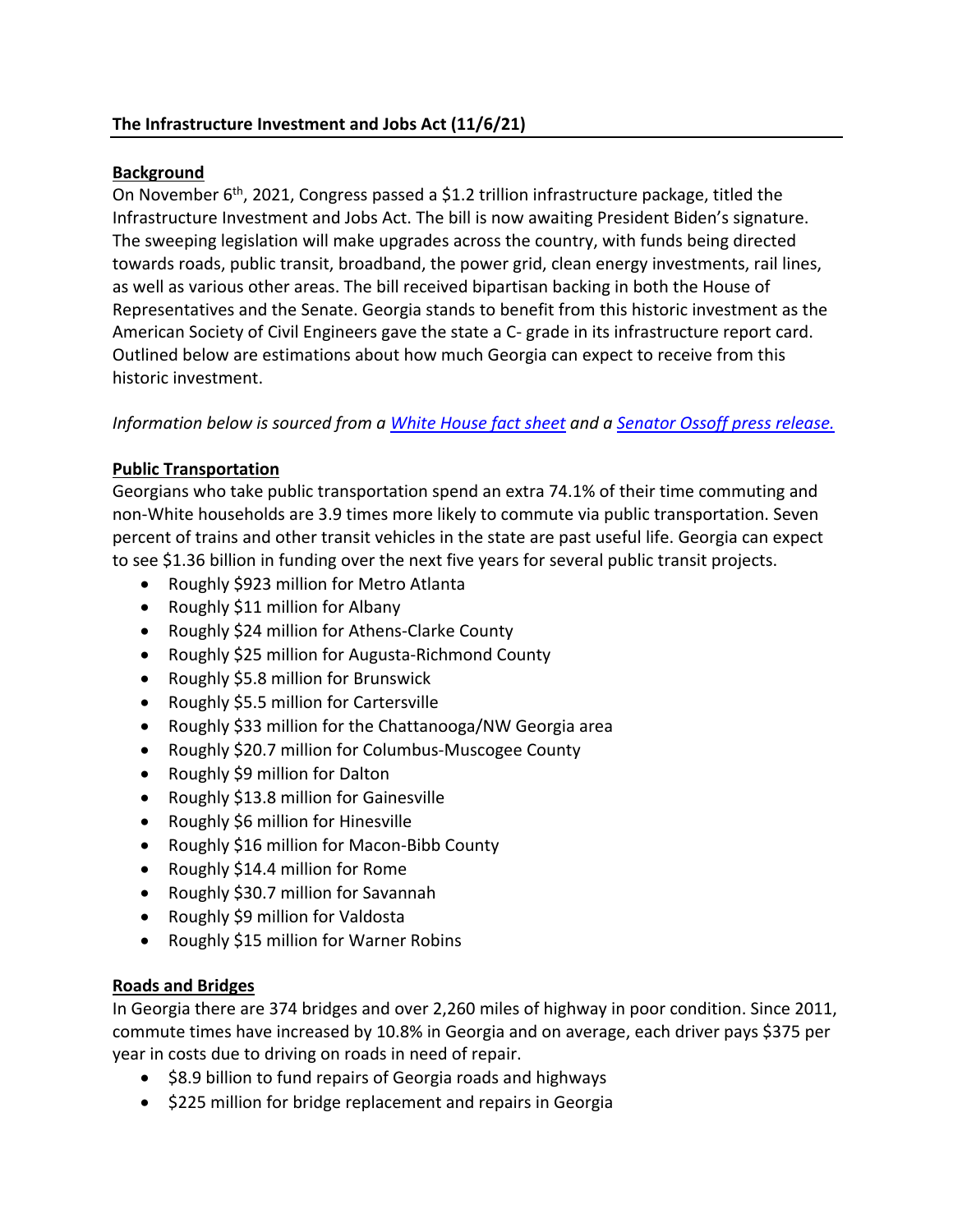# **Rural Broadband**

15% of Georgia households do not have an internet subscription, and six percent of Georgians live in areas where, under the FCC's benchmark, there is no broadband infrastructure.

- 3,187,000 or 31% of people in Georgia will be eligible for the Affordability Connectivity Benefit, which will help low-income families afford internet access
- At least \$100 million to help provide broadband coverage across Georgia

# **Safe Drinking Water**

Lead water service lines have plagued communities across the country, leading to unsafe drinking water. Currently, up to ten million American households and 400,000 schools and childcare centers lack clean drinking water.

• Georgia should expect to receive \$913 million to improve water infrastructure across the state

# **Clean Energy and Electric Vehicles**

As America makes a transition to electric vehicles Georgia can expect to see major changes in how people move throughout the state. To ease this transition, this legislation will provide funds to build out a new system to support these new cars and trucks.

- \$135 million to build an electric vehicle charging network across the state
- Funding to replace transit vehicles and buses with clean, low- and zero-emissions vehicles

# **Extreme Weather Resiliency**

From 2010 to 2020, Georgia has experienced 46 extreme weather events, costing the state up to \$20 billion in damages. To make the state more resilient to future disasters fund will be directed to extreme event mitigation.

- \$12 billion for flood mitigation efforts in Georgia and across the country
- Georgia should expect to receive \$22 million to protect against wildfires

# **Port Infrastructure**

To support commercial activity and address supply chain issues, American ports need to be upgraded. These ports serve as crucial gateways for importing and exporting goods.

• Over \$16.5 billion for waterway and coastal infrastructure in Georgia and across the country

# **Airports**

American airports require serious investment to compete with aviation facilities across the globe. These upgrades will help to connect communities across the nation and the world.

• Georgia is expected to receive \$619 million for repairs and upgrades to its airports

# **Public School Facilities**